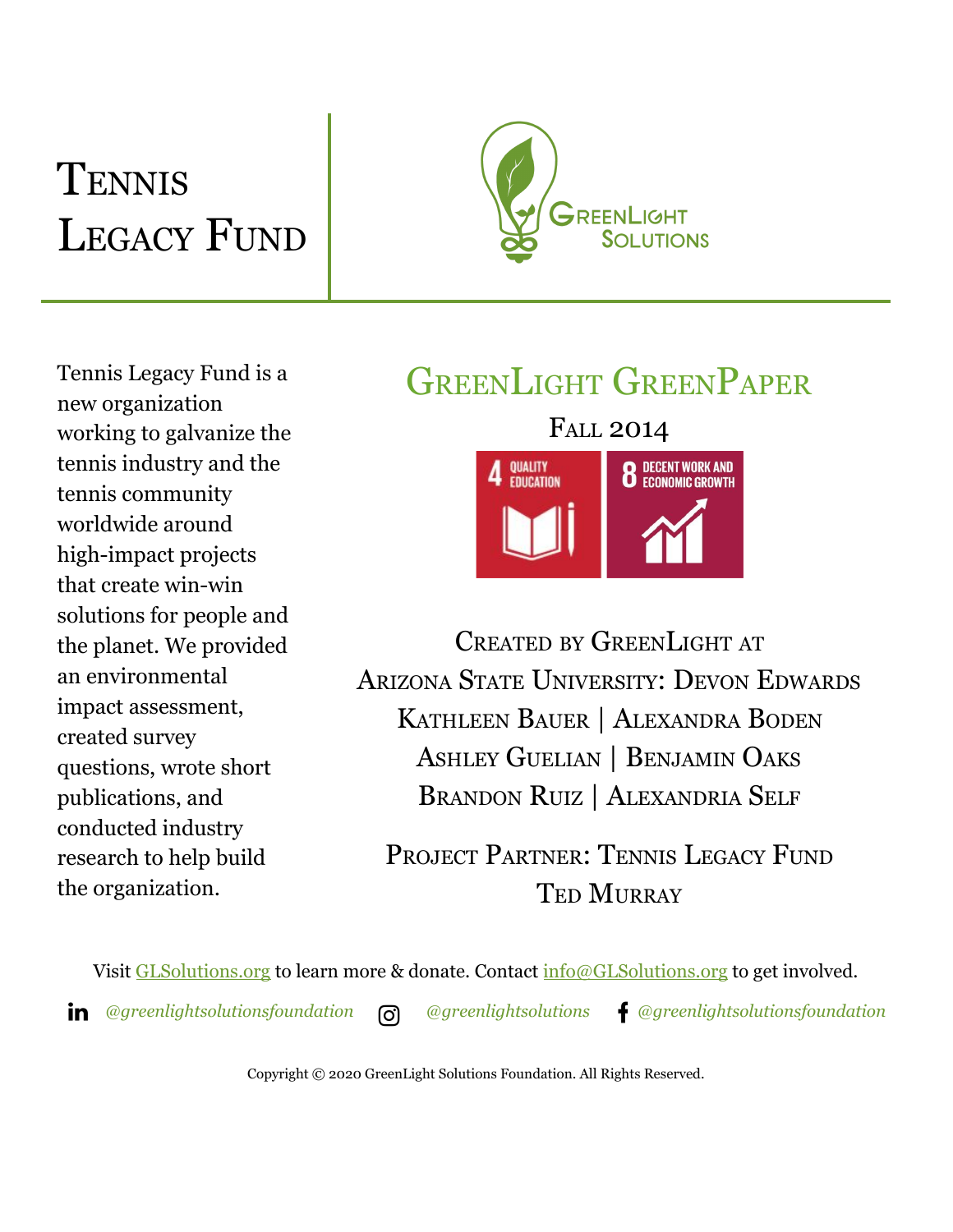TLF is exploring best practices for engaging, enabling, and educating the tennis community. The overarching objective of the Tennis Legacy Fund project was to create a rating/certification program to assess the sustainability performance of tennis facilities. The Tennis Legacy Fund requested assistance in evaluating program frameworks and laying the foundations for the most effective program possible. The end goal of this project was to help tennis facilities improve the environmental performance of their operations.

GreenLight Solutions compiled research and created engagement materials. The **following resources** were created for Tennis Legacy Fund to help achieve its overall goal of creating a rating/certification program for tennis facilities:

- **Environmental Impact "Hotspots" Assessment:** This document was created in order to consolidate and identify main areas within tennis facilities that have high ecological footprints. The information in this document will be utilized as a basis for the future development of a tennis facility sustainability certification program (i.e. LEED and EnergyStar).
- **Survey Questions:** Created for the Tennis Industry Association (TIA), these survey questions served as the first point of contact between the TIA and its magazine recipients in order to gauge interest in advancing environmental stewardship.
- **Tennis Industry Magazine Content:** The Tennis Industry Magazine requested that we produce sustainability-focused content for upcoming publications. The topics were focused on low hanging fruit options that would save tennis facilities money in terms of energy efficiency. These articles were limited to 150 words and were composed in a conversational tone to appeal to readers.
- **TLF Potential Models: Engagement Programs, Manuals, Case Studies:** Our team conducted research for the TLF to reference when building the organization. We identified current engagement platforms, manuals/handbooks, and case studies within their industry.